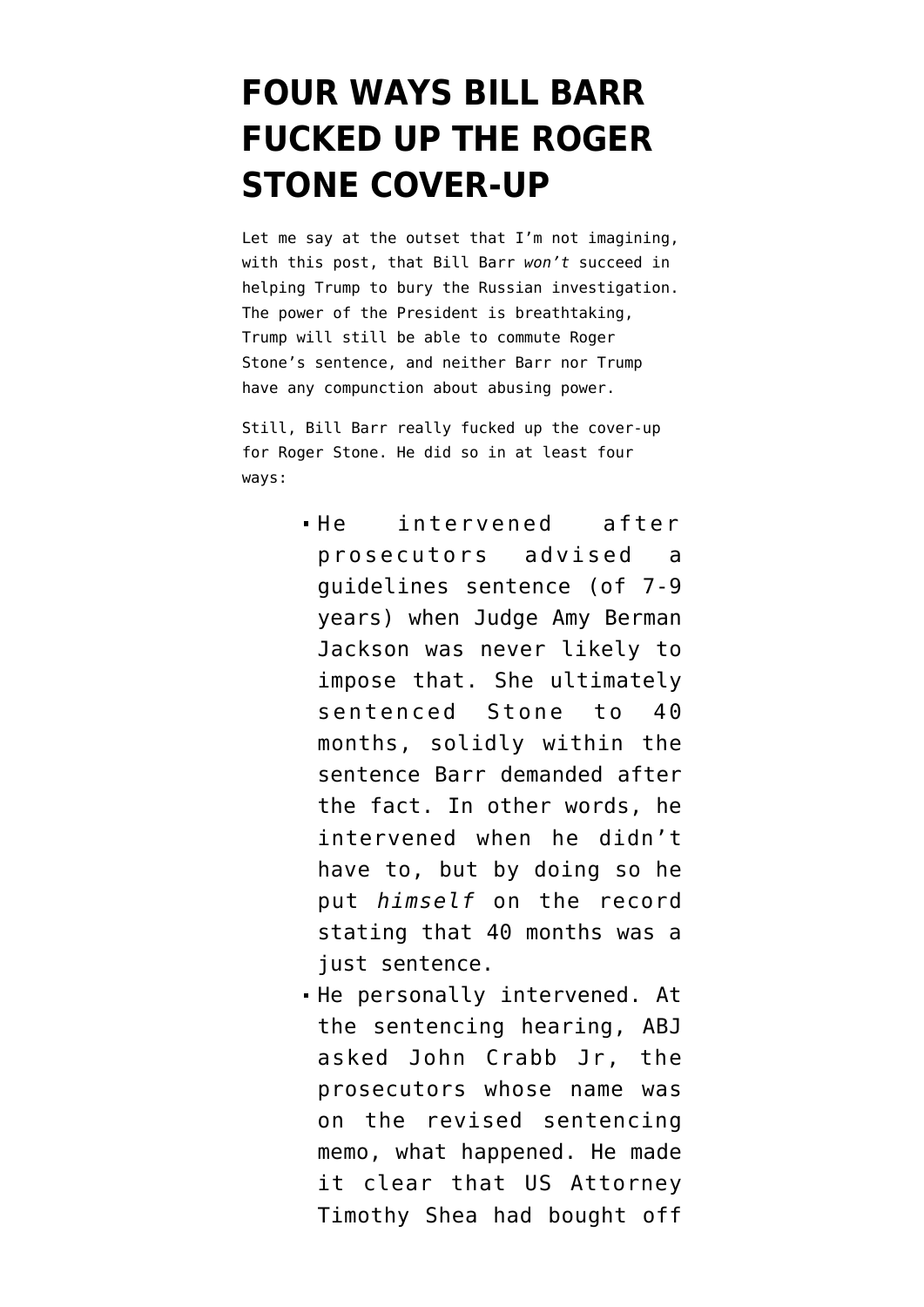on the harsher sentence, and said the Attorney General was personally involved. Among other things, this led ABJ to note that it is "unprecedented" for DOJ not to request a guidelines sentence. Crabb also declined to say whether he wrote the revised sentencing memo or not, establishing cause to demand those details.

After prosecutors withdrew in response to Barr's intervention, he went on TV to try to contain the damage. In that appearance, he [stated](https://abcnews.go.com/Politics/transcript-attorney-general-bill-barrs-exclusive-interview-abc/story?id=68975178) quite clearly that this was a "righteous" prosecution.

BARR: Well, as you know, the Stone case was prosecuted while I was attorney general. And I supported it. I think it was established, he was convicted of obstructing Congress and witness tampering. And I thought that was a righteous prosecution. And I was happy that he was convicted.

The whole scandal probably led ABJ to tailor her comments to address it. On top of making clear how outrageous Stone's obstruction was, she also alluded to the tweets of the President. She ended her